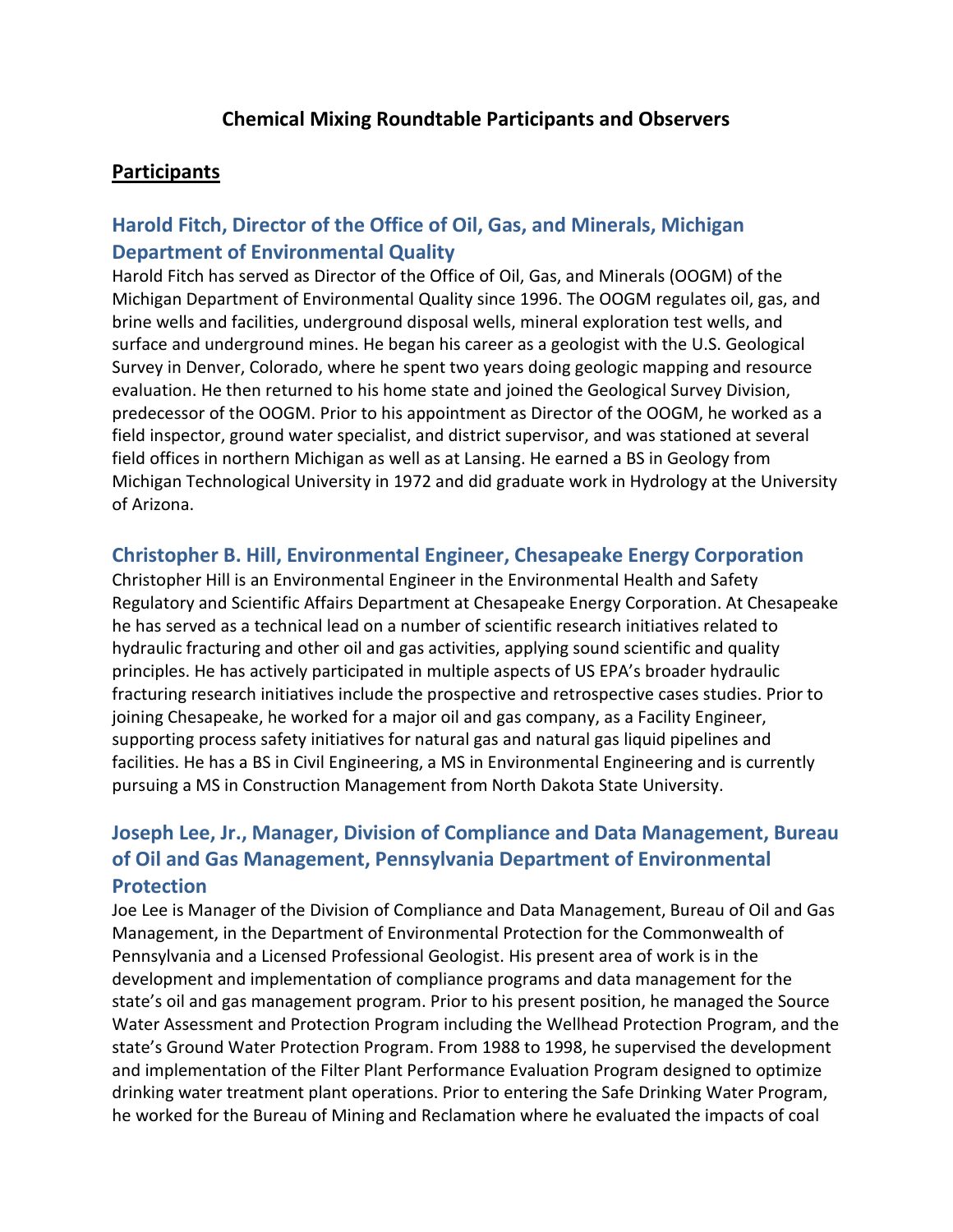mining and quarries on surface and ground water systems. He has served on the Board of Directors of the Ground Water Protection Council for over ten years and is presently the immediate Past President.

#### **Ann Maest, Managing Scientist, Stratus Consulting, Inc.**

Ann Maest is a Managing Scientist at Stratus Consulting in Boulder, Colorado. She is an aqueous geochemist with expertise in the fate and transport of natural and anthropogenic contaminants in groundwater and surface water, with over 25 years of research and professional experience as a geochemist. She has worked on natural systems as well those that have been impacted by industrial activities, especially hard rock mining and oil and gas exploration and development. She has evaluated environmental conditions at many such sites in the United States and Latin America. After completing her PhD, she was a Research Geochemist in the U.S. Geological Survey's National Research Program, where she conducted research on oil-field brines, metal and metalloid speciation, analytical chemistry methodology and redox geochemistry in surface water and groundwater. She has served on a number of national and international committees, including several National Academy of Sciences committees related to mining and oil and gas research issues. She is a member of the American Chemical Society, the Society of Mining, Metallurgy, and Engineering, and the Geological Society of America. In the area of hydraulic fracturing and drinking water, she is especially interested in baseline water quality monitoring, produced and flowback water quality, and the potential transport of chemicals used in hydraulic fracturing to groundwater and surface water resources. She has a PhD in Geochemistry and Water Resources from Princeton University.

#### **Joann McMahon, Manager of Environmental Services Group, Baker Hughes**

Joann McMahon is Manager of the Environmental Services Group for Baker Hughes. She has 32 years direct experience in ecotoxicological research related to the petrochemical industry. She is co-author of several patents and technical publications on development of environmentally acceptable oilfield chemistries. She is also co-developer of the Chemical Evaluation Process Review (CEPR) assessment program to support the Baker Hughes SmartCare™ family of environmentally responsible solutions. She has a MS in Environmental Studies.

#### **Woldezion Mesghinna, Founder, Natural Resources Consulting Engineers, Inc.**

Woldezion Mesghinna founded Natural Resources Consulting Engineers, Inc. (NRCE) in 1989 after17 years of domestic and international experience in water resources. Since this time, he has worked as President and Principal Engineer at NRCE on a variety of projects for Indian Tribes and the Government of Eritrea related to groundwater wells, energy development, water acquisitions and detailed hydrologic and water quality modeling. He is an expert and has significant experience in surface water and groundwater hydrology, water quality and constituent mixing, water demands and planning, water infrastructure project design and water marketing and acquisition. Relevant projects have included analysis of mixing of groundwater and water quality constituents as part of a well testing program of groundwater quality and flow characteristics; subsurface investigations, soil sampling, rock coring, and permeability testing; design of a dewatering system through groundwater hydrologic analysis for a subaqueous tunnel; investigation of groundwater resources for development potentials; design of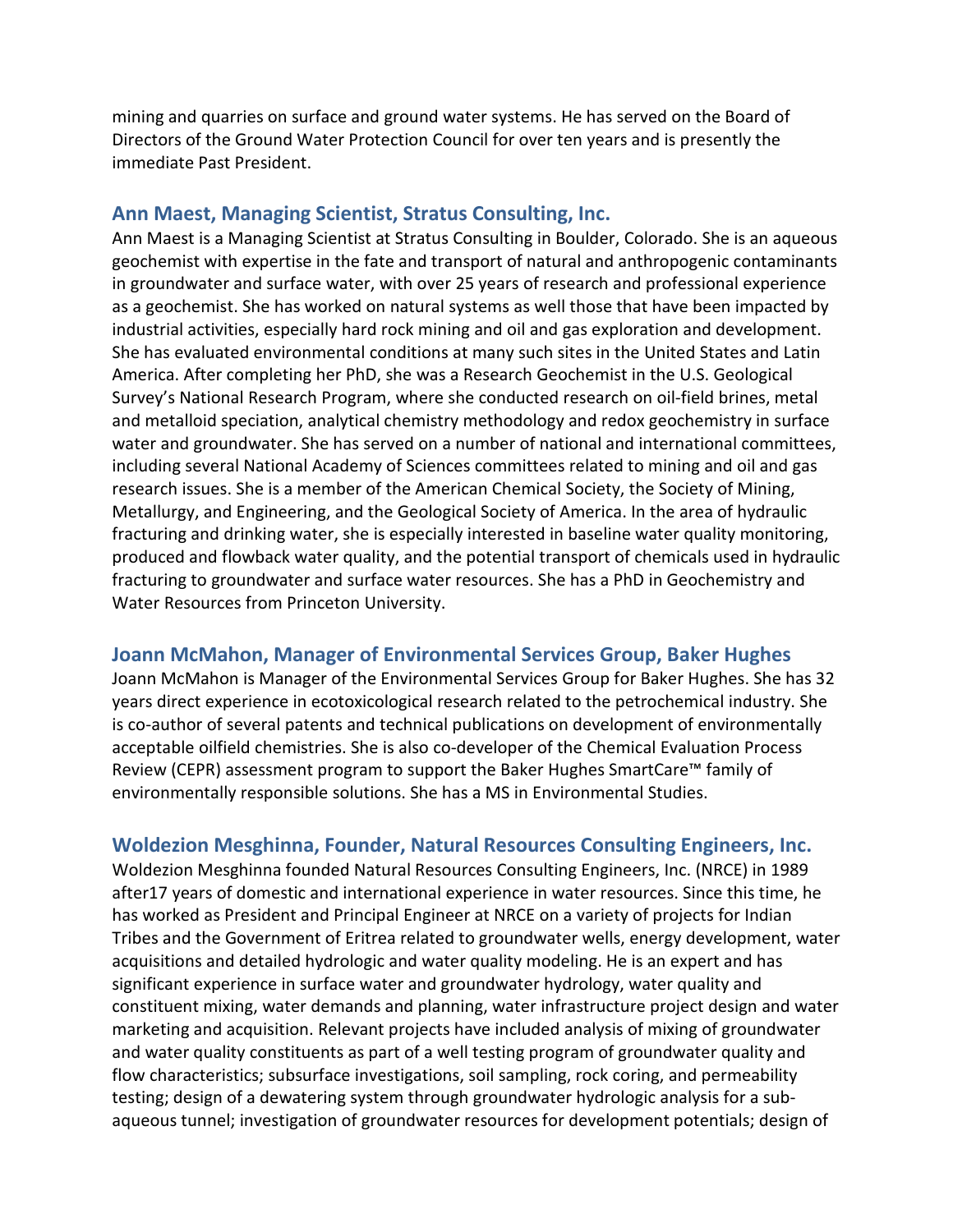and utilization of embankment grouting injection wells for several dam projects in the United States and Eritrea to prevent subsurface seepage flows; and water treatment and wastewater treatment feasibility design studies in Eritrea and the western United States. Recently, he presented *Water Based Constraints on Tribal Energy Development in the Southwest* at a Tribal Energy conference hosted by Law Seminars International. He is a Licensed Professional Engineer in Arizona, California, Colorado, Wyoming and a member of the National Society of Professional Engineers, American Society of Civil Engineers, and American Society of Testing & Materials, American Water Works Association and the Colorado River Water Users Association. He has a MS in Civil Engineering, with a concentration in Hydraulics and Hydrology and a PhD in Irrigation and Drainage Engineering.

### **Briana Mordick, Staff Scientist, Natural Resources Defense Council**

Briana Mordick is a Staff Scientist at the Natural Resources Defense Council (NRDC). Prior to joining NRDC, she worked for Anadarko Petroleum for six years as a Petroleum Geologist on projects including shale gas, tight gas sands, and  $CO<sub>2</sub>$  enhanced oil recovery. At NRDC, she serves as a technical advisor on issues related to oil and natural gas extraction and geologic sequestration of carbon dioxide, which includes the identification of regulatory solutions and industry best practices to address the environmental impacts of oil and natural gas extraction. She has written and spoken frequently on these topics to the National Academies of Science, US EPA and the Yale Environmental Law Conference. She served as a representative to the Operations and Environment and Policy Subgroups of the 2011 National Petroleum Council study on the Prudent Development of North American Resources and is currently a member of the Unconventional Resources Technology Advisory Committee, a Federal Advisory Committee to the Secretary of Energy. She is particularly interested in the fate and transport of fluids in the subsurface through both manmade and natural pathways related to hydraulic fracturing and drinking water. She holds a BA in Earth Sciences from Boston University and a MS in Geological Sciences from the University of North Carolina at Chapel Hill.

### **Jeff Noe, Senior Staff Completion and Well Intervention Engineer, Shell**

Jeff Noe is Senior Staff Completion and Well Intervention Engineer with Shell in Houston, TX. He has spent 18 years in various Production Engineering positions with Mobil Oil Company. While with Mobil, he spent seven years working both Central and Western GoM projects, three years in the Dallas Technical Center supporting international projects and eight years in Saudi Arabia as a loanee to Aramco supporting high rate, high pressure/high temperature gas development projects. In 1997, he joined Saudi Aramco as a direct hire, again supporting their gas development projects. In 2002, he returned to North America and worked as a Completions Consultant with APA Petroleum Engineering in Houston. He joined Shell in 2005 and has been supporting Southwestern Energy Production Company's Onshore Gas Exploration program, with primary emphasis on unconventional gas and hydraulic fracturing. He was appointed Shell's global principal technical expert for hydraulic fracturing operations in September 2011. In this capacity, he has been actively engaged in developing hydraulic fracturing fluid design criteria, chemical evaluation and selection protocols and product stewardship practices. He has a BS in Petroleum Engineering from Mississippi State University.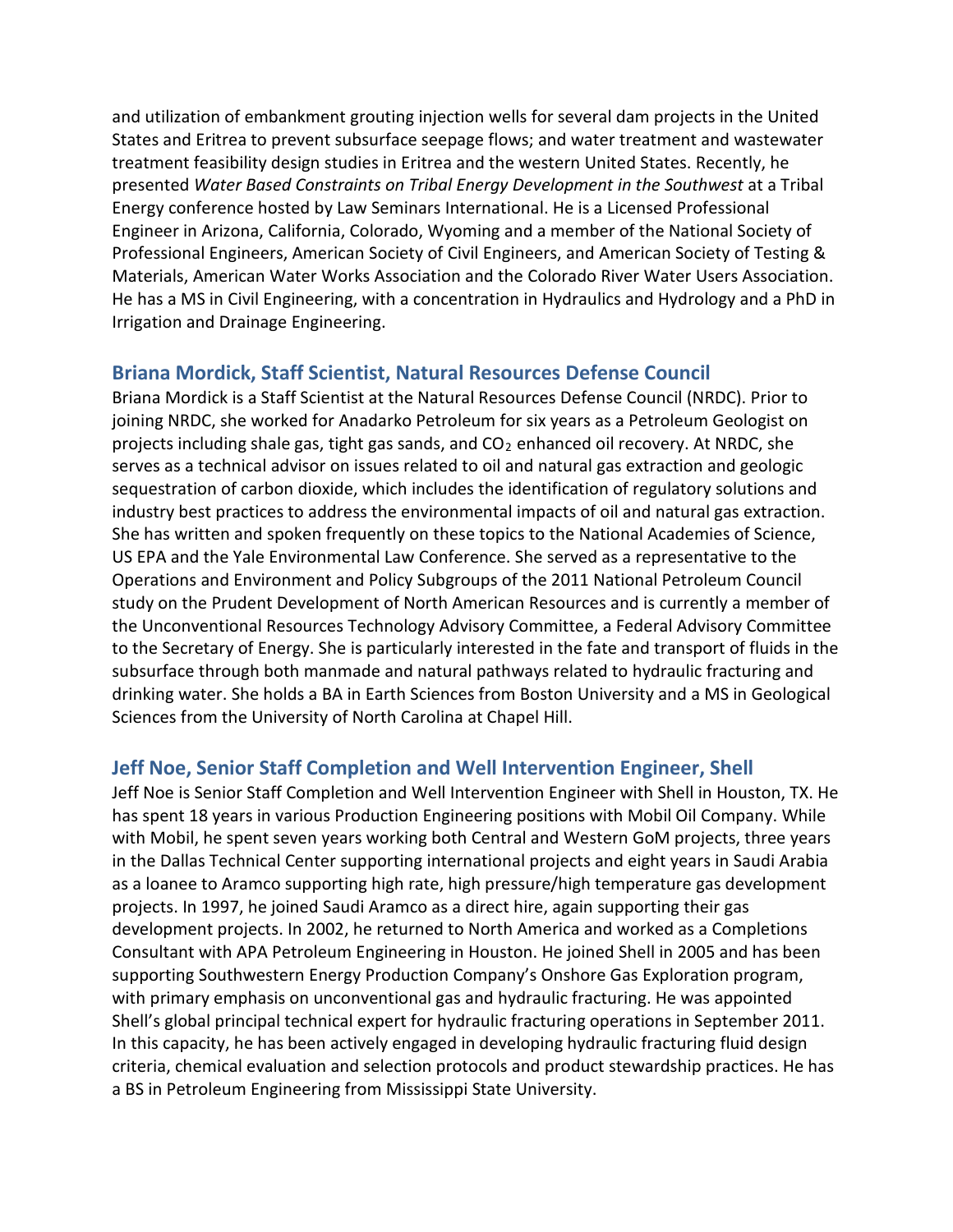## **Jeffrey Oxenford, Principal and Owner, Oxenford Consulting, LLC**

Jeffrey Oxenford is the Principal and Owner of Oxenford Consulting, LLC. He has worked for Stratus Consulting, the American Water Works Association Research Foundation and the New Jersey Department of Environmental Protection. He has over 25 years' experience in water quality and treatment and has managed and directed cutting edge water quality research on issues such as volatile and synthetic organic chemicals, natural organic matter, disinfectants and disinfection by-products, arsenic, algal toxins, taste and odor, *Cryptosporidium*, and distribution system water quality. He has also led research on water treatment technologies that include source water protection strategies, alternative disinfectants, granular and powdered activated carbon and membrane technology. He is particularly interested in the potential impact of hydraulic fracturing on drinking water quality and strategies that utilities should employ to project water quality. He has a MSE in Environmental Engineering from the University of North Carolina at Charlotte and a BA in Chemistry and Environmental Management from Warren Willson College.

# **Jim Richenderfer, Director, Technical Programs, Susquehanna River Basin Commission**

Jim Richenderfer is Director of Technical Programs at the Susquehanna River Basin Commission (SRBC). His responsibilities include oversight of all technical programs at the commission, which include Project Review, Compliance and Enforcement, Planning and Operations (including Flood Management and Drought Coordination), Monitoring and Protection, Grants and Research and Policy Implementation and Outreach. The commission's technical staff is comprised of engineers, geologists, hydrogeologists, hydrologists, environmental scientists, and biologists. Under his direction, the technical staff focuses on the long-term sustainable utilization of the basin's shared water resources. The SRBC has primary responsibility for regulating water acquisitions by all water users throughout the Susquehanna River Basin, including the natural gas industry. In addition, the SRBC shares responsibility along with several other resource agencies for conducting various water quality monitoring programs throughout the Basin, including some areas in which hydraulic fracturing activities have occurred. To date, there have been approximately 2,000 unconventional natural gas wells hydraulically fractured within the Susquehanna River Basin, all of which have relied upon water acquisitions regulated by the SRBC. Before joining the SRBC in 2008, he spent over 25 years working as a private consultant serving many Fortune 500 companies located throughout North America. The consulting company he co-founded conducted a wide range of investigations addressing both the quantitative and qualitative aspects of surface water and ground water resources. He specialized in the investigation of ground water and surface water problems associated with petro-chemical manufacturing, materials storage, mining and mineral extraction, municipal and industrial waste disposal, and agricultural operations. His academic training includes undergraduate degrees in Forestry from Paul Smith's College, in Natural Resource Management from SUNY College of Environmental Science and Forestry, and Geology from Dickinson College. He also holds MS and PhD degrees in Hydrology from Pennsylvania State University.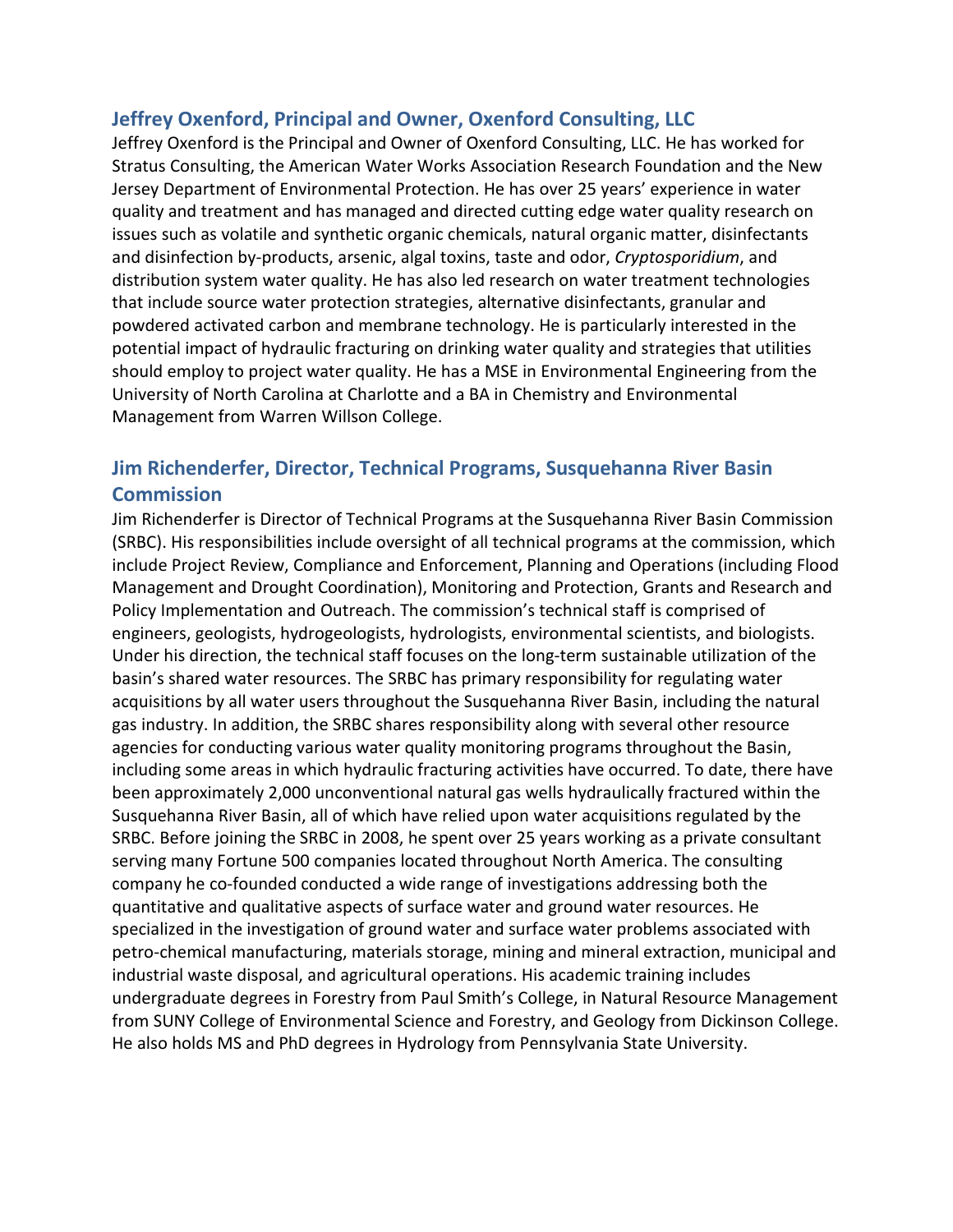# **James Saiers, Professor of Hydrology and Associate Dean of Academic Affairs, Yale University School of Forestry and Environmental Studies**

James Saiers is a Professor of Hydrology and Associate Dean of Academic Affairs at Yale University's School of Forestry and Environmental Studies. He has 16 years of experience in teaching and leading research in numerous theoretical and applied aspects of surface water and groundwater hydrology. He has published extensively on factors affecting groundwater and surface-water flow and on the role of coupled processes in governing the migration of contaminants in soils, aquifers, streams, and wetlands. This research has been supported by numerous grants from federal agencies, including the National Science Foundation, the Department of Energy, the Army Research Office, and the United States Geological Survey. He has served on the editorial boards of *Water Resources Research* and *Geophysical Research Letters* and is a member of the National Research Council Committee on the Scientific Review of Everglades Restoration Progress. He is also a member of the American Geophysical Union and American Chemical Society. He is particularly interested in issues surrounding the lifecycle of freshwater that is used to support shale-gas extraction and in improving understanding of the subsurface fate and transport of fluids used in the hydraulic stimulation of shale-gas reservoirs. He holds a BS in Geology from Indiana University of Pennsylvania and a MS and PhD in Environmental Sciences from the University of Virginia.

### **Wilma Subra, President, Subra Company**

Wilma Subra is president of Subra Company and provided technical assistance to Louisiana Environmental Action Network. She has over 45 years of experience in sampling and chemical and microbiologic analysis of ground water and surface water resources, monitoring of impacts on water resources, monitoring the environmental impacts of oil and gas drilling and production activities, oil and gas waste treatment and disposal practices and associated environmental and human health impacts, environmental and human health impacts of injection well operations, analysis of chemical components in drilling fluids, pit construction and resulting contamination from pit operations, and environmental and human health impacts of shale development. Her current work is focused on the environmental impacts of various aspects of shale development, the human health impacts associated with various specific units and activities of shale development, the development of appropriate parameters for monitoring ground water and surface water resources to detect impacts of shale development, and the development of guidelines for the regulation of state programs dealing with shale gas development. She is a member of the American Chemical Society. She has a BS and MS in Microbiology and Chemistry from the University of Southwestern Louisiana (University of Louisiana at Lafayette).

# **Ching-Tzone Tien, Chief, Groundwater Discharge Permit Division, Maryland Department of the Environment**

Ching-Tzone Tien is currently Chief of the Groundwater Discharge Permit Division of the Maryland Department of the Environment and Program Manager for Maryland's Underground Injection Control Program. He has been with the Maryland Department of the Environment since July of 1975, and has over 30 years of experience in groundwater hydrology and groundwater pollution control. He has authored or co-authored 32 research papers, book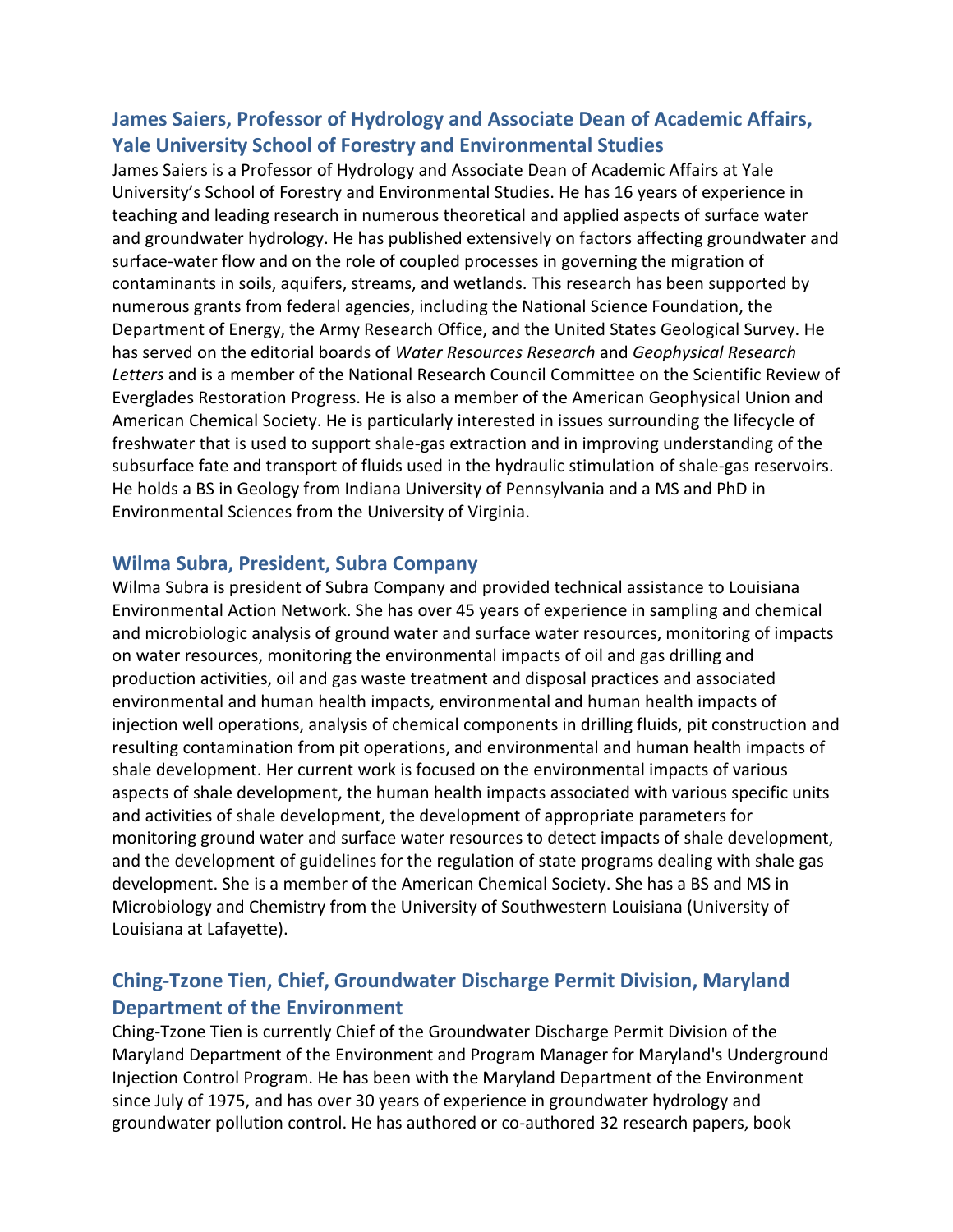chapters, conference proceedings and governmental publications relating to environmental engineering and water pollution control. He is a faculty member of the Office of Advanced Engineering Education at the University of Maryland, College Park, teaching two graduate courses including a course entitled Groundwater Hydrology and Pollution Control. His specialties include but are not limited water and wastewater treatment, water pollution control, waste management, groundwater hydrology and water quality protection. Maryland's Underground Injection Control Program will support the State's Mining Program in implementing mechanical integrity testing and will require a permit for any discharge of hydraulic fracturing wastewater into the subsurface. He has a BS in Civil Engineering, a MS and a PhD in Environmental Engineering and is a Professional Engineer licensed in the State of Maryland.

### **Denise Tuck, Senior Product Champion for Production Enhancement, Halliburton**

Denise Tuck is a Senior Product Champion for Production Enhancement at Halliburton. She provides technical support on chemistry and fluids for stimulation and hydraulic fracturing. Formerly, she held the positions of Environmental Compliance and Permitting Manager and Global Chemical Compliance Manager in Health, Safety and Environment for Halliburton. She joined Halliburton in 1990 and has over 30 years of experience in environmental pollution control systems design and regulatory permitting and compliance for the upstream and downstream oil and gas industry. She co-authored two sections in the National Petroleum Council Report on Prudent Development – Realizing the Potential of North America's Abundant Natural Gas and Oil Resources and participates on several American Petroleum Institute and Society of Petroleum Engineers committees. She has a BS in Chemical Engineering from Auburn University.

### **John Veil, Founder, Veil Environmental, LLC**

John Veil founded Veil Environmental, LLC, a consulting practice specializing in water issues affecting the energy industries, upon his retirement from Argonne National Laboratory in January 2011. He spent more than 20 years as the manager of the Water Policy Program for Argonne National Laboratory. Before joining Argonne, he managed Maryland's regulatory programs for industrial wastewater discharge and injection and served as a faculty member of the University of Maryland. He has been recognized by the Society of Petroleum Engineers as a Distinguished Lecturer in 2008-2009 and 2013-2014 and as the recipient of the 2009 international award for Health, Safety, Security, Environment and Social Responsibility. He has 32 years of experience in wastewater treatment and water quality, 22 years of experience in managing produced water, and five years of experience with flowback water and hydraulic fracturing. He has published many articles and reports and is frequently invited to make presentations on produced water and flowback water management, shale gas, hydraulic fracturing, and chemical disclosure, among other topics. He was invited to testify before Congress in 2007 on produced water as an alternate water supply. He has a BA degree in Earth and Planetary Science and MS degrees in Zoology and Civil Engineering.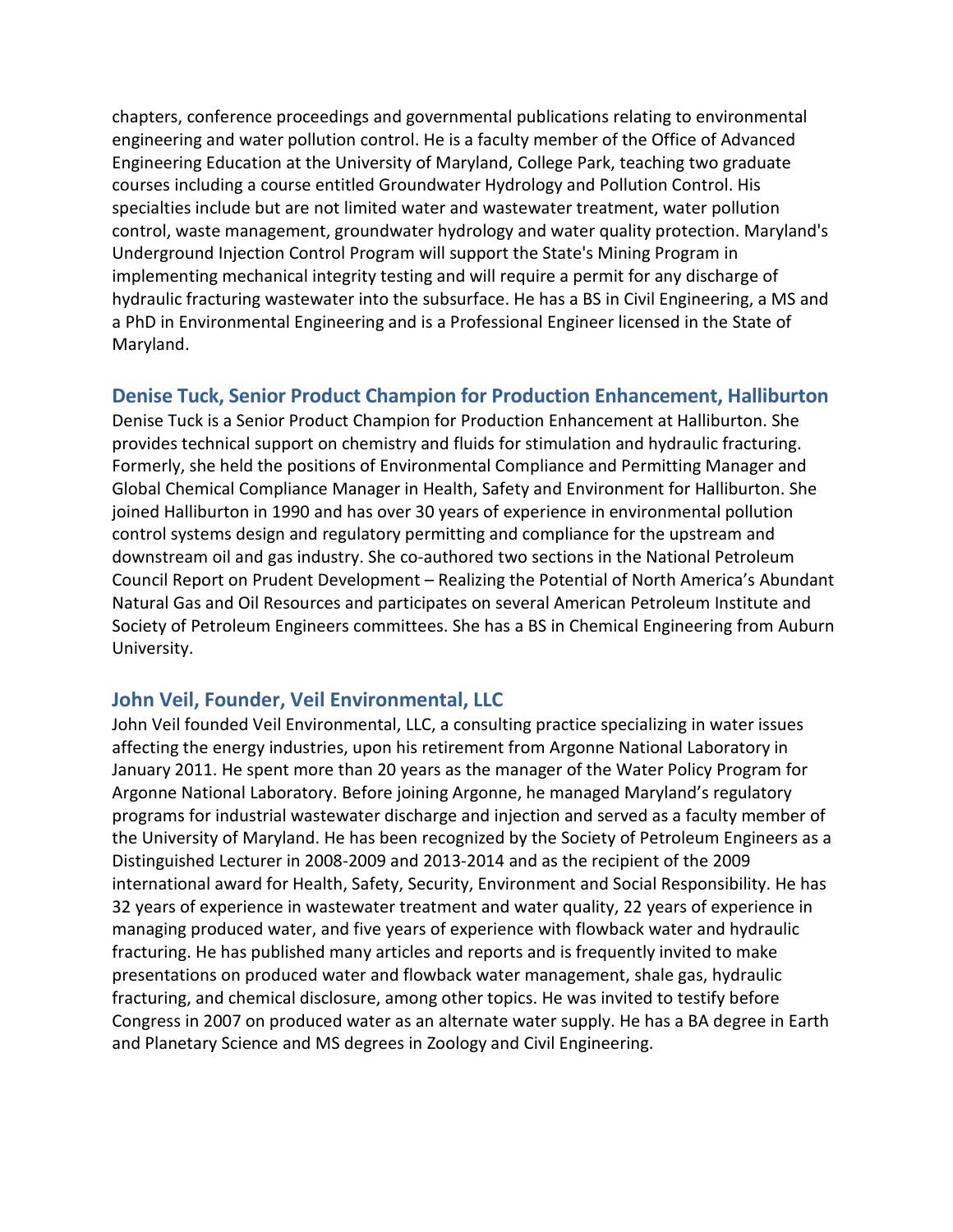### **Observers**

**Amy Farrell, Vice President of Regulatory Affairs, America's Natural Gas Alliance** Amy Farrell is the Vice President of Regulatory Affairs at America's Natural Gas Alliance (ANGA), an educational and advocacy organization formed by North America's leading independent natural gas exploration and production companies. She is the organization's lead advocate on federal regulatory policy that has the potential to impact natural gas demand or operators' ability to develop this clean and abundant domestic resource. Prior to joining ANGA, she worked in ExxonMobil's Public and Government Affairs Department as an Issues Advisor, providing policy and strategic advocacy advice on topics ranging from U.S. greenhouse gas policy to process safety. Before joining the private sector, she spent nearly a decade in the government, most recently serving in the George W. Bush White House National Economic Council as a Special Assistant to the President for Economic Policy handling energy policy. She also served as an Associate Director for Environment and Regulation in the White House Council on Environmental Quality. Prior to moving to the White House, she served in two different positions at the US EPA. She was the Deputy Assistant Administrator for the Office of Prevention, Pesticides and Toxic Substances (now the Office of Chemical Safety and Pollution Prevention) and a Policy Advisor to Administrators Stephen Johnson and Michael Leavitt. She began her government career as a policy analyst in the Office of Management and Budget's Office of Information and Regulatory Affairs, where she reviewed environmental and energy regulations. She graduated from Indiana's School of Public and Environmental Affairs with a MS in Public Policy in 2000. She earned her BS in Biology from Illinois Wesleyan University in 1998.

### **Dan Hill, Haudenausaunee Environmental Task Force**

Dan Hill is known for his music, art and performances in Native and Non-Native audiences. As a Cayuga Nation Council Member and Cayuga Nation Representative for the Haudenausaunee Environmental Task Force and as an Environmental Technician, he is responsible to speak out for the Natural World according to his Grandmother's teachings. As a Cayuga Nation Citizen, the protection of the waters is only part of the Cycle of the Natural World and the teachings of protecting the Earth and the Life Cycle that supports us for seven generations. We are to leave the earth better than what we were given.

### **Lynn Thorp, National Campaigns Coordinator, Clean Water Action**

Lynn Thorp is the National Campaigns Coordinator for Clean Water Action and oversees the organization's national work on water, global warming and energy and chemical policy. She is particularly involved in drinking water issues and has served two terms on the National Drinking Water Advisory Committee, which advises the US Environmental Protection Agency on drinking water policy. She has also served on a number of other Federal Advisory Committees and other bodies working on drinking water regulation. Before coming to Clean Water Action in 1999, Lynn worked at Greenpeace for nine years with an emphasis on toxics and health issues. She began work in the advocacy community after completing undergraduate and graduate work at Georgetown University.